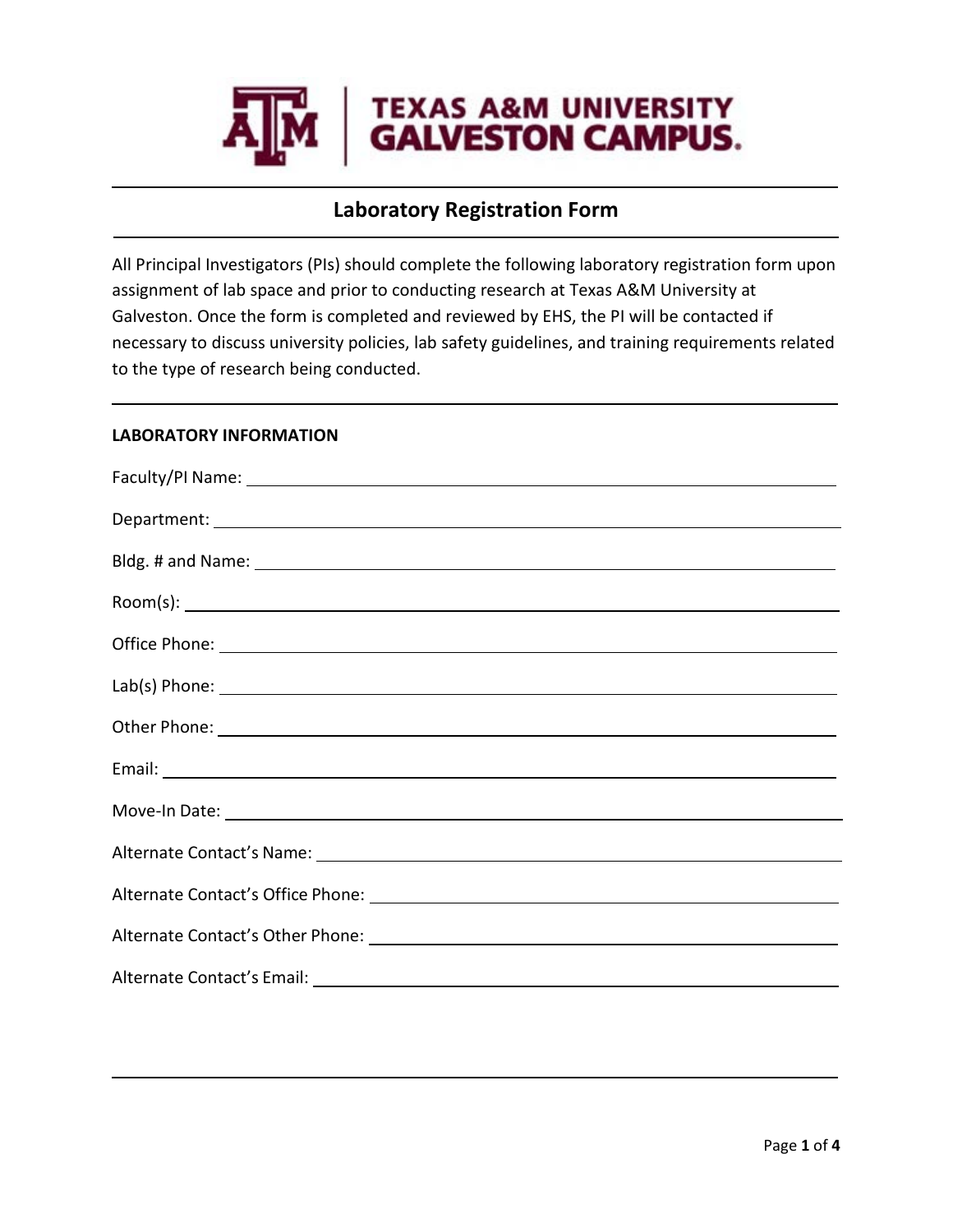# *Please answer the following questions as YES or NO and list materials that will be used. Attach an inventory report if necessary.*

### **LABORATORY HAZARDS**

#### **Chemical**

Will you be using / storing hazardous chemicals (e.g. flammables, combustibles, corrosives, oxidizers, carcinogens, toxins, etc.)?

Will you be bringing chemicals with you? If so, please attach a chemical inventory. *If help is needed to ship items, contact EHS at (409)741-4055.*

Do you have SDS sheets for all chemicals in the laboratory? \_\_\_\_\_\_\_\_\_\_\_\_\_\_\_\_\_\_\_\_

Will you have more than 10 gallons of flammable liquids in the laboratory? \_\_\_\_\_\_\_\_\_\_\_\_\_\_\_\_\_\_\_\_\_\_\_\_\_\_\_\_\_\_\_\_\_\_\_

Will you be using / storing peroxide forming chemicals (e.g. cyclohexane, ethyl ether, tetraydrofuran, perchloric acid)?

Will you be working with any chemical that might pose an extraordinary threat to one's physical health or university property (e.g. hydrofluoric acid, picric acid)?

Will you be generating hazardous chemical waste?

Do you have a chemical spill kit in the laboratory?

Will gas cylinders be used in the laboratory? \_\_\_\_\_\_\_\_\_\_\_\_\_\_\_\_\_\_\_\_\_\_\_\_\_\_\_\_\_\_\_\_\_\_

Do you plan to use hazardous / toxic gases that require ventilated storage (e.g. hydrogen sulfide, carbon monoxide, ammonia)?

Will you be using cryogenic liquids such as liquid nitrogen or liquid helium? \_\_\_\_\_\_\_\_\_\_\_\_\_\_\_\_\_\_\_\_\_\_\_\_\_\_\_\_\_\_\_\_

Will you be using or synthesizing nanoparticles?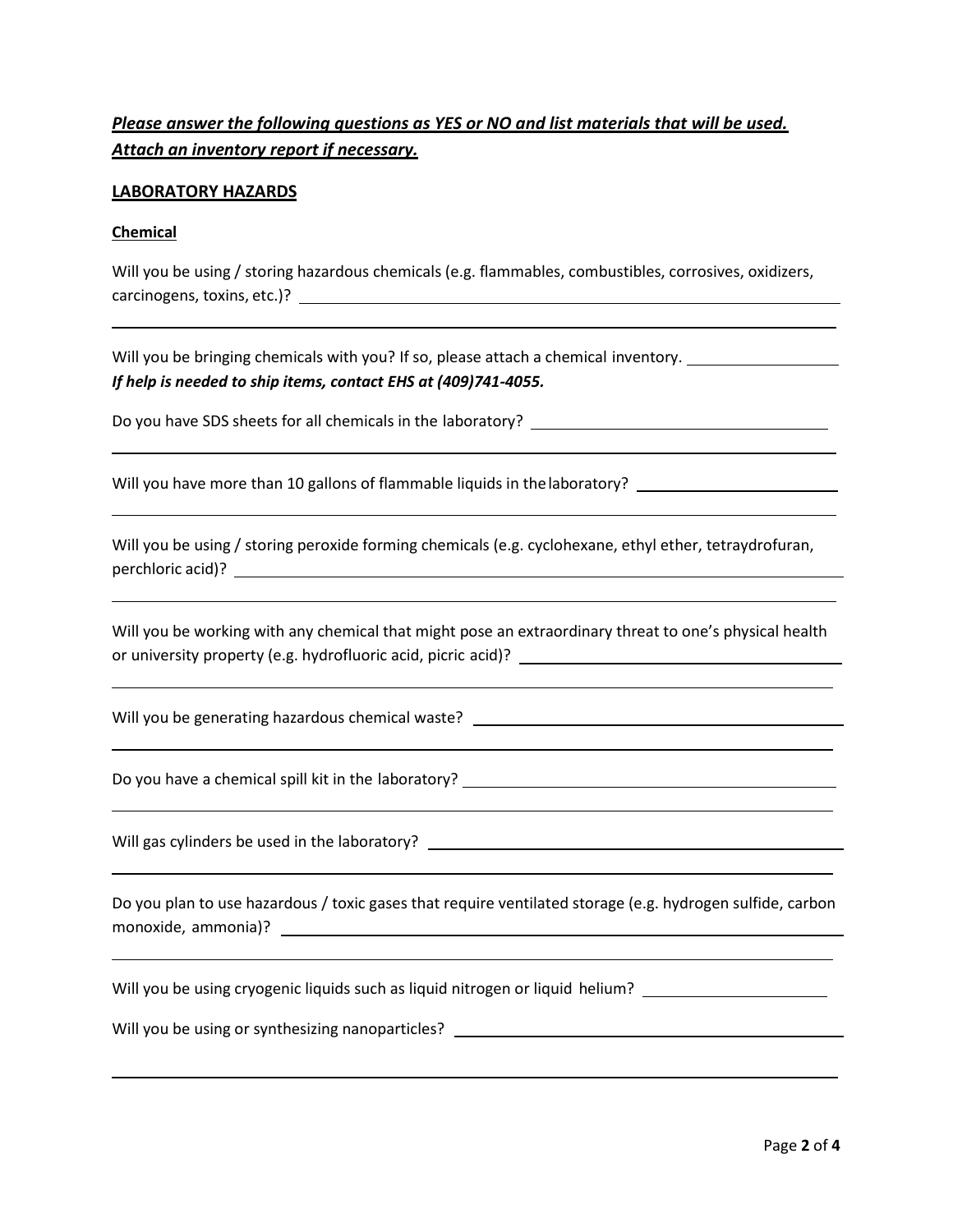#### **Radiation / Laser**

Will you be working with radioactive materials? \_\_\_\_\_\_\_\_\_\_\_\_\_\_\_\_\_\_\_\_\_\_\_\_\_\_\_\_\_\_\_\_

Have you previously worked with radioactive materials? If so, what licenses or authorizations have you held?

Will you be using radiation generating equipment (e.g. X-raymachines)? \_\_\_\_\_\_\_\_\_\_\_\_\_\_\_\_\_\_\_\_\_\_\_\_\_\_\_\_

Will you be generating radioactive waste?

Do you plan to work with Class IIIb or Class IVlasers?

#### **Biological**

#### *If you answer YES to the following questions, please contact the Office of Biosafety.*

Will you be working with recombinant materials, animals/animal parts, human/primate blood, cells, or tissue?

Will you be working with Biosafety Level 1, 2, or 3 agents? \_\_\_\_\_\_\_\_\_\_\_\_\_\_\_\_\_\_\_\_\_

Will you be autoclaving biohazard waste (e.g. rDNA, culture plates, andvials)?

Will you have biological waste that can't be autoclaved? \_\_\_\_\_\_\_\_\_\_\_\_\_\_\_\_\_\_\_\_\_\_\_

Will you be using sharps (e.g. needles, scalpels, razorblades)?

*Please contact the Office of Biosafety a[t biosafety@tamu.edu o](mailto:biosafety@tamu.edu)r (979)862-4549.*